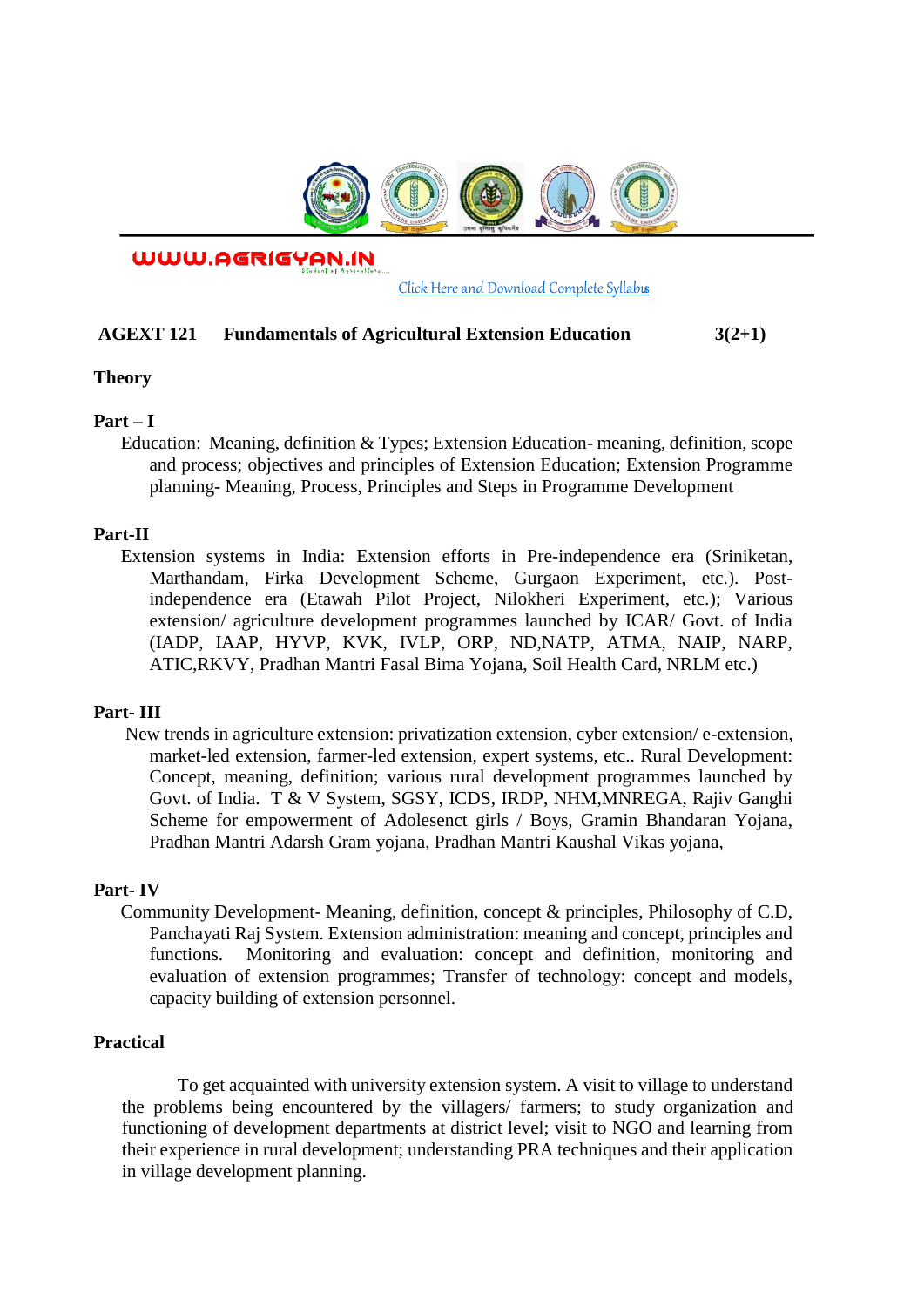# **Lecture Schedule:Theory**

| S.N. | <b>Topic</b>                                                                                                | No.of           |
|------|-------------------------------------------------------------------------------------------------------------|-----------------|
|      |                                                                                                             | <b>Lectures</b> |
| 1.   | Education: Meaning, definition & Types                                                                      |                 |
|      | 2. Extension Education-meaning, definition, scope and process                                               | 1               |
| 3.   | Objectives and principles of Extension Education                                                            | $\overline{2}$  |
| 4.   | Extension Programme planning- Meaning, Process, Principles and Steps                                        | $\overline{2}$  |
|      | in Programme Development                                                                                    |                 |
| 5.   | Extension systems in India: Extension efforts in Pre-independence era                                       | $\overline{2}$  |
|      | (Sriniketan, Marthandam, Firka Development Scheme, Gurgaon                                                  |                 |
|      | Experiment, etc.)                                                                                           |                 |
|      | 6. Post-independence era (Etawah Pilot Project, Nilokheri Experiment, etc.)                                 | $\overline{2}$  |
|      | 7. Various extension/ agriculture development programmes launched by<br>ICAR/ Govt. of India - IADP, IAAP,. | 1               |
|      | 8. HYVP, KVK, IVLP, ORP, ND,                                                                                | $\mathbf{1}$    |
| 9.   | NATP, ATMA, NAIP,                                                                                           | 1               |
|      | 10. NARP, ATIC, RKVY, Pradhan Mantri Fasal Bima Yojana, Soil Health                                         | $\overline{2}$  |
|      | Card, NRLM etc                                                                                              |                 |
| 11.  | New trends in agriculture extension, privatization extension,                                               | $\mathbf{1}$    |
| 12.  | cyber extension/<br>e-extension<br>market-led<br>extension,                                                 | $\overline{2}$  |
|      | farmer-led extension, expert systems, etc                                                                   |                 |
|      | 13. Rural Development: Concept, meaning, definition                                                         | $\mathbf{1}$    |
| 14.  | Various rural development programmes launched by Govt. of India                                             | $\mathbf{1}$    |
| 15.  | T & V System, SGSY                                                                                          | 1               |
| 16.  | ICDS, IRDP                                                                                                  | 1               |
| 17.  | NHM, MNREGA, Rajiv Ganghi Scheme for empowerment of<br>Adolesenct girls / Boys                              | 1               |
|      | 18. Gramin Bhandaran Yojana, Pradhan Mantri Adarsh Gram yojana,                                             | $\overline{2}$  |
|      | Pradhan Mantri Kaushal Vikas yojana                                                                         |                 |
| 19.  | Community Development- Meaning, definition, concept & principles                                            | 1               |
| 20.  | Philosophy of C.D, Panchayati Raj System                                                                    | $\mathbf{1}$    |
| 21   | Extension administration: meaning and concept, principles and functions                                     | 1               |
| 22.  | Monitoring and evaluation: concept and definition, monitoring and                                           | $\overline{2}$  |
|      | evaluation of extension programmes                                                                          |                 |
| 23.  | Transfer of technology: concept and models, capacity building of<br>extension personnel                     | $\overline{2}$  |

# **Lecture Schedule:Practical**

| S.N. | <b>Topic</b>                                          | No.of           |
|------|-------------------------------------------------------|-----------------|
|      |                                                       | <b>Lectures</b> |
|      | 1. To get acquainted with university extension system |                 |